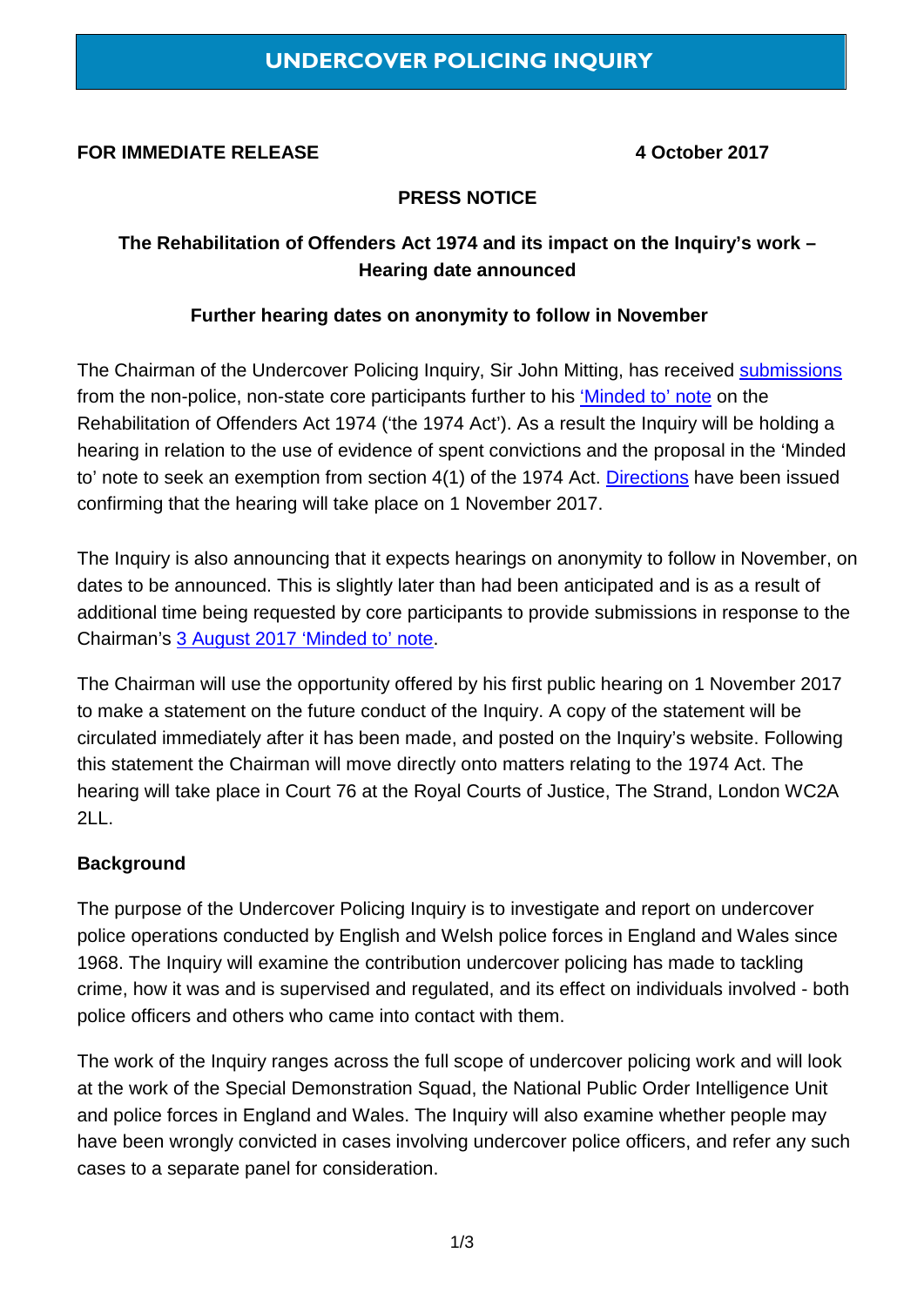# **UNDERCOVER POLICING INQUIRY**

The work of the Inquiry will fall into three modules:

- 1. Module one will look at what happened in the deployment of undercover officers in the past, their conduct, and the impact of their activities on themselves and others.
- 2. Module two will look at the management and oversight of undercover officers, including their selection, training, supervision and care after the end of an undercover deployment. This section will also look at the law and other rules covering undercover policing.
- 3. Module three will make recommendations about how undercover policing should be conducted in future.

#### **ENDS**